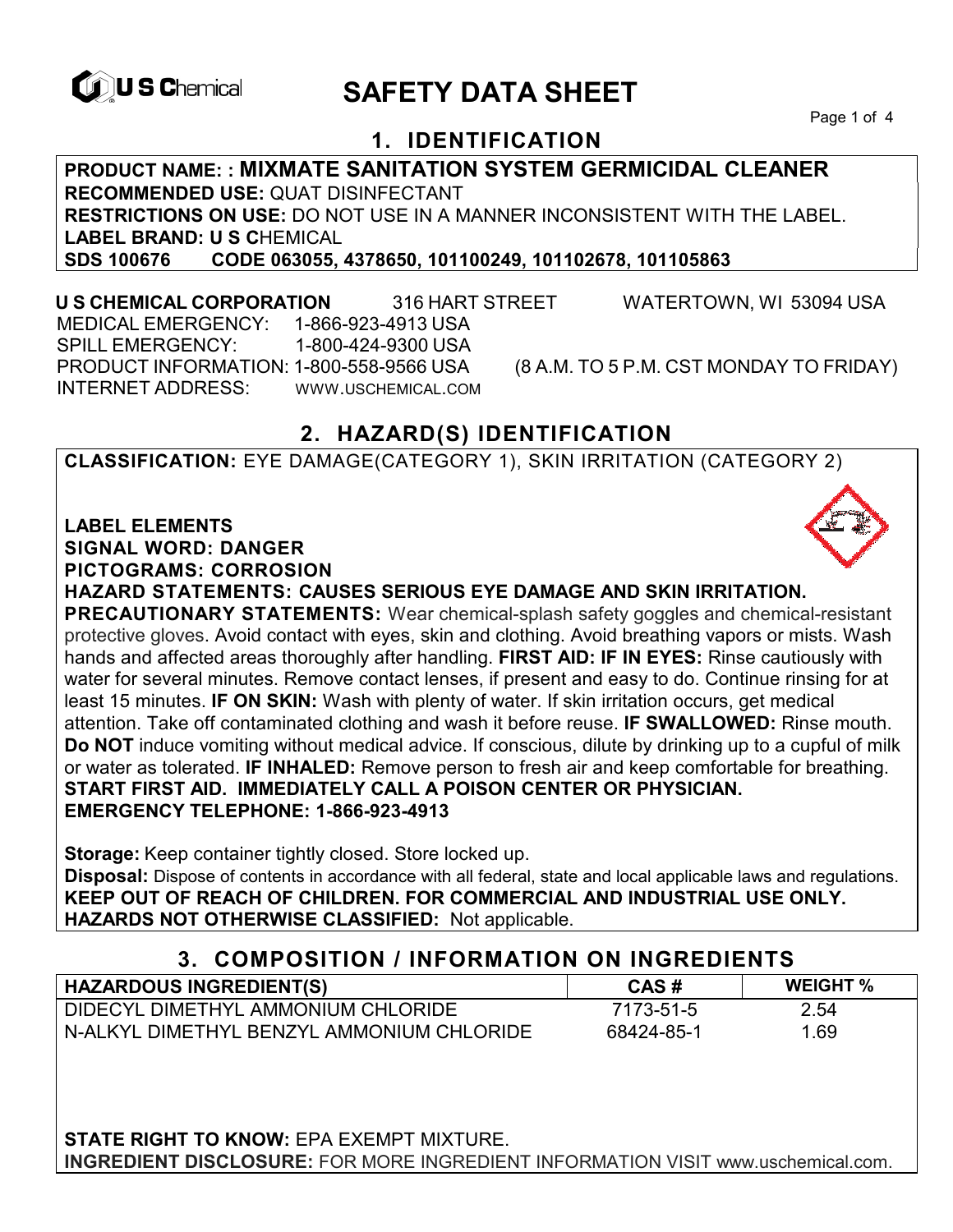## **4. FIRST-AID MEASURES** Page 2 of 4

**IF IN EYES:** RINSE CAUTIOUSLY WITH WATER FOR SEVERAL MINUTES. REMOVE CONTACT LENSES, IF PRESENT AND EASY TO DO. CONTINUE RINSING FOR AT LEAST 15 MINUTES. **IF ON SKIN:** WASH WITH PLENTY OF WATER. IF SKIN IRRITATION OCCURS, GET MEDICAL ATTENTION. TAKE OFF CONTAMINATED CLOTHING AND WASH IT BEFORE REUSE. **IF SWALLOWED:** RINSE MOUTH. **Do NOT** INDUCE VOMITING WITHOUT MEDICAL ADVICE. IF CONSCIOUS, DILUTE BY DRINKING UP TO A CUPFUL OF MILK OR WATER AS TOLERATED. **IF INHALED:** REMOVE PERSON TO FRESH AIR AND KEEP COMFORTABLE FOR BREATHING. **START FIRST AID. IMMEDIATELY CALL A POISON CENTER OR PHYSICIAN. EMERGENCY TELEPHONE: 1-866-923-4913**

**MOST IMPORTANT SYMPTOMS / EFFECTS:** CAUSES SERIOUS EYE DAMAGE AND SKIN IRRITATION. MAY CAUSE BLINDNESS WITHOUT IMMEDIATE FIRST AID. **MEDICAL CONDITIONS AGGRAVATED:** NONE KNOWN.

**NOTE TO PHYSICIAN:** CALL 1-866-923-4913 FOR EXPOSURE MANAGEMENT ASSISTANCE. PROBABLE MUCOSAL DAMAGE MAY CONTRAINDICATE THE USE OF GASTRIC LAVAGE.

## **5. FIRE-FIGHTING MEASURES**

**CHEMICAL HAZARDS:** EYE CORROSIVE AND SKIN IRRITANT. NON-FLAMMABLE. **COMBUSTION PRODUCT HAZARDS:** OXIDES OF CARBON AND OTHER FUMES. **METHODS:** SELECT EXTINGUISHER AND METHODS BASED ON FIRE SIZE AND TYPE. **EQUIPMENT:** WEAR SCBA AND FULL PROTECTIVE GEAR AS CONDITIONS WARRANT. **NFPA RATING:** HEALTH-3/FLAMMABILITY-0/ INSTABILITY-0/SPECIAL HAZARD-N.AP. **SUITABLE EXTINGUISHERS:** WATER, DRY CHEMICAL, CO2 OR FOAM SUITABLE FOR FIRE. **UNSUITABLE EXTINGUISHERS:** NO RESTRICTIONS BASED ON CHEMICAL HAZARDS.

## **6. ACCIDENTAL RELEASE MEASURES**

**PERSONAL PRECAUTIONS:** EVACUATE UNPROTECTED PERSONNEL FROM AREA. WEAR PERSONAL PROTECTION. SEE SECTION 8. CLEAN-UP. VENTILATE AREA IF NEEDED. BE CAREFUL NOT TO SLIP. WASH THOROUGHLY AFTER CLEAN-UP.

**ENVIRONMENTAL PRECAUTIONS:** PREVENT SPILL FROM ENTERING DRAIN, STORM SEWER OR SURFACE WATERWAY. PREVENT WATER AND SOIL CONTAMINATION. **CLEAN-UP METHODS:** SMALL SPILLS MAY BE WIPED UP AND RINSED WITH WATER. FOR LARGER SPILLS, DIKE TO CONTAIN. PUMP TO LABELED CONTAINER OR ABSORB SPILLAGE AND SCOOP UP WITH INERT ABSORBENT MATERIAL. AFTER SPILL COLLECTION, RINSE AREA WITH WATER AND FOLLOW WITH NORMAL CLEAN-UP PROCEDURES.

## **7. HANDLING AND STORAGE**

**HANDLING:** FOLLOW ALL LABEL DIRECTIONS. INSTRUCT PERSONNEL ABOUT PROPER USE, HAZARDS, PRECAUTIONS, AND FIRST AID MEASURES. AVOID INHALATION, INGESTION, AND CONTACT WITH SKIN, EYES AND CLOTHING. DO NOT TASTE OR SWALLOW. REMOVE AND WASH CONTAMINATED CLOTHING AND FOOTWEAR BEFORE REUSE. PRODUCT RESIDUE MAY REMAIN IN EMPTY CONTAINERS. HANDLE CAREFULLY TO AVOID DAMAGING CONTAINER.

**STORAGE:** KEEP CONTAINER TIGHTLY CLOSED. STORE LOCKED UP. STORE AT AMBIENT TEMPERATURES IN A DRY AREA OUT OF DIRECT SUNLIGHT. PROTECT FROM FREEZING. ROTATE STOCK REGULARLY. KEEP AWAY FROM FOOD AND DRINK. KEEP OUT OF REACH OF CHILDREN.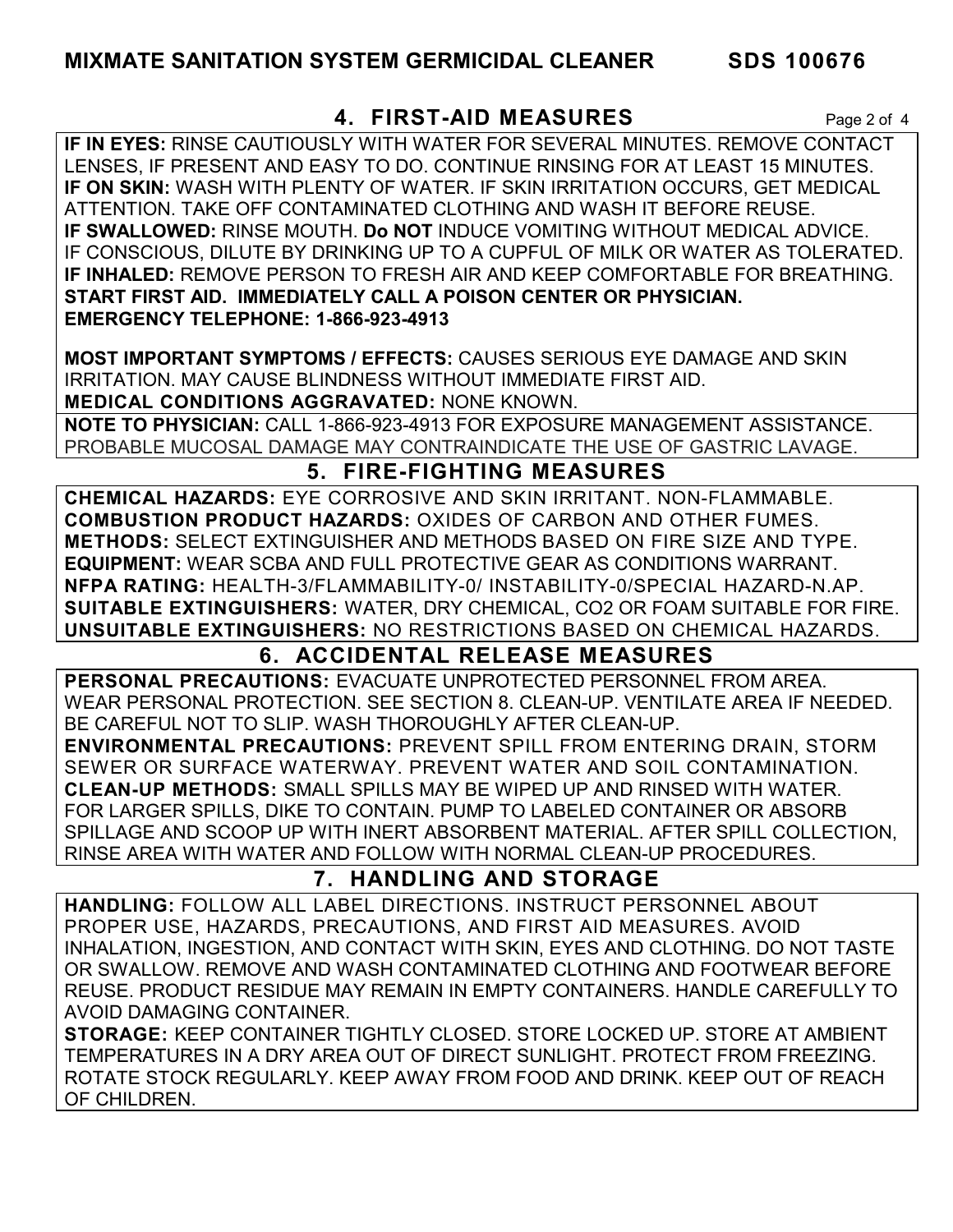## **8. EXPOSURE CONTROLS / PERSONAL PROTECTION** Page 3 of 4

**EXPOSURE LIMITS:** DIDECYL DIMETHYL AMMONIUM CHLORIDE = NONE N-ALKYL DIMETHYL BENZYL AMMONIUM CHLORIDE = NONE **ENGINEERING CONTROLS:** GENERAL ROOM VENTILATION IS TYPICALLY ADEQUATE.

#### **PERSONAL PROTECTION**

**EYES:** CHEMICAL-SPLASH SAFETY GOGGLES. **HANDS:** PROTECTIVE EQUIPMENT NOT REQUIRED WITH NORMAL USE. **RESPIRATORY:** PROTECTIVE EQUIPMENT NOT REQUIRED WITH NORMAL USE. **BODY/ FEET:** PROTECTIVE EQUIPMENT NOT REQUIRED WITH NORMAL USE. **HYGIENE MEASURES:** HANDLE IN ACCORDANCE WITH GOOD INDUSTRIAL HYGIENE AND SAFETY PRACTICE. TAKE OFF CONTAMINATED CLOTHING AND WASH IT BEFORE REUSE. WASH HANDS AND AFFECTED AREAS THOROUGHLY AFTER HANDLING. PROVIDE SUITABLE FACILITIES FOR QUICK DRENCHING OR FLUSHING OF THE EYES IN CASE OF CONTACT OR SPLASH HAZARD.

## **9. PHYSICAL AND CHEMICAL PROPERTIES**

**APPEARANCE:** GREEN LIQUID **ODOR:** SPEARMINT **pH CONCENTRATE:** 7.7 **pH READY-TO-USE:** N.AP. **pH @ USE DILUTION:** 7.5 **PHYSICAL STATE:** LIQUID **RELATIVE DENSITY (WATER):** 1.000 **SOLUBILITY (WATER):** COMPLETE **VAPOR PRESSURE:** N.AV. **VAPOR DENSITY:** N. AV. **VISCOSITY:** NON-VISCOUS **AUTO-IGNITION TEMPERATURE:** N.AV. **DECOMPOSITION TEMPERATURE:** N.AV. **EXPLOSIVE LIMITS (LEL/UEL):** NONE **EVAPORATION RATE:** N.AV. **FLAMMABILITY (SOLID, GAS):** N.AP. **FLASH POINT:** NONE **INITIAL BOILING POINT/RANGE:** N.AV. **MELTING POINT/FREEZING POINT:** N.AV. **ODOR THRESHOLD:** N.AV. **PARTITION COEFF. (N-OCTANOL/WATER):** N.AV **OTHER:** N.AV.

**10. STABILITY AND REACTIVITY** 

**REACTIVITY:** NO HAZARD. **CHEMICAL STABILITY:** STABLE.

**POSSIBILITY OF HAZARDOUS REACTIONS:** NONE KNOWN. WILL NOT POLYMERIZE. **CONDITIONS TO AVOID:** TEMPERATURES BELOW 35°F (1.6°C) OR ABOVE 120°F (49°C). **MATERIALS TO AVOID:** ANIONIC SOAPS AND OTHER CHEMICALS. MIX ONLY WITH WATER. **HAZARDOUS DECOMPOSITION PRODUCTS:** NONE UNDER NORMAL CONDITIONS.

## **11. TOXICOLOGICAL INFORMATION**

**ROUTES OF EXPOSURE:** EYES, SKIN, INGESTION, INHALATION. **INFORMATION ON ROUTES OF EXPOSURE:** LC50/LD50 DATA NOT AVAILABLE ON MIXTURE. **ACUTE EFFECTS /SYMPTOMS**

 **EYES:** CAUSES SERIOUS EYE DAMAGE. MAY CAUSE PAIN, REDNESS AND WATERING. **SKIN:** CAUSES SKIN IRRITATION. MAY CAUSE DELAYED PAIN, DRYING AND REDNESS. **INGESTION:** CAUSES IRRITATION TO MOUTH, THROAT AND STOMACH.

**INHALATION:** MAY BE HARMFUL IF INHALED.

**CHRONIC / OTHER EFFECTS:** NO REPORTABLE GERM CELL MUTAGENS, SKIN SENSITIZERS, RESPIRATORY SENSITIZERS, REPRODUCTIVE TOXINS OR ASPIRATION HAZARDS.

**SPECIFIC TARGET ORGANS (SINGLE/REPEATED):** NONE KNOWN.

**NUMERICAL MEASURES OF TOXICITY:** ATEmix (ORAL) = ABOVE 5000 MG / KG ATEmix (DERMAL) = ABOVE 5000 MG / KG

**CARCINOGENS:** NO REPORTABLE ACGIH, IARC, NTP, OR OSHA CARCINOGENS.